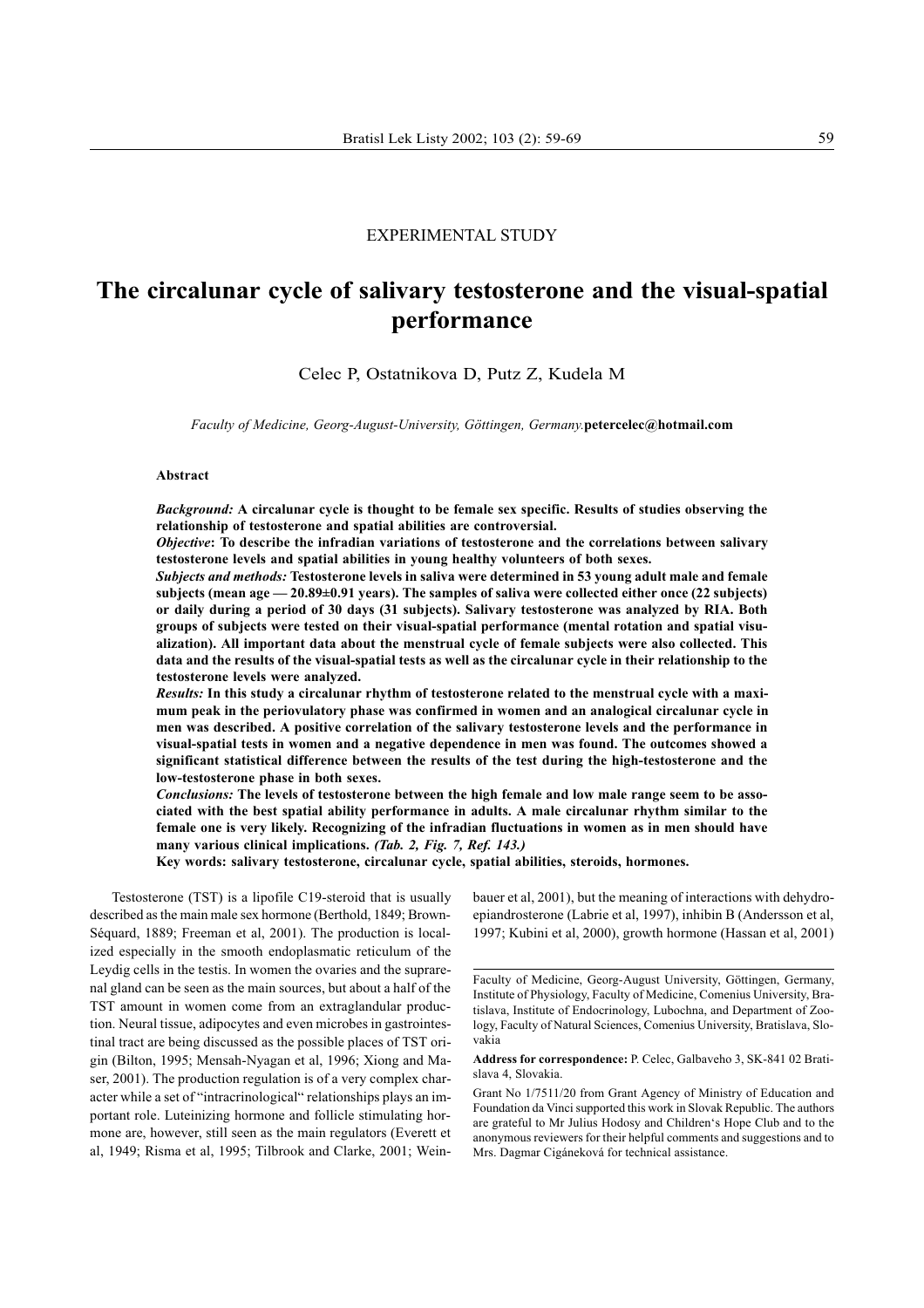and especially with estradiol (Barlow, 1964; Deyssig and Luger, 1991) are not explained. Similar to other lipofile substances TST in plasma is bound to proteins, to albumin and to a SHBG (Sex Hormone Binding Globulin), that also stands under estradiol regulation (Anderson, 1974). Only a small part of the total TST amount remains unbound  $\frac{1}{\sqrt{2}}$  in men about 2 %, in women even only 1 % (Stárka et al, 1997). This free - active fraction is detectable in saliva, where it gets through a mechanism of simple passive diffusion. The recognition of TST by receptive cells is tissue specific while different types of receptors have been found  $-$  a cytoplasmatic protein dimmer that can pass the nuclear membrane pores (Fliss et al, 1997; Moilanen et al, 1998), but also different membrane bound G-protein linked receptors (Benten et al, 1999),  $Na^+$ -K<sup>+</sup>-ATP-ase and even a simple plasmalemma channel (Ramirez and Zheng, 1996). The androgenic and the anabolic effects of TST are mediated especially through dihydrotestosterone after transformation by 5-α- or 5-ß-reductase (Hiipakka and Liao, 1998), the central nervous tissue and the testis, on the other hand, convert TST by aromatase into estradiol (Sharpe, 1998; Simpson et al, 2000; Genissel et al, 2001).

Rhythmic changes in hormonal levels are partly accepted and recognized in various clinical situations. Nowadays, to the most relevant belong the menstrual circalunar cycle of female sex hormones, but also the circadian rhythms of glucocorticoids and the growth hormone. The best-described cycle of TST levels is due to methodological reasons of a circadian period. The highest TST levels are reached in the early morning hours in both sexes, what can be altered by the individual health status. A circannual rhythm with maximum levels found in autumn is also known (Ostatníková et al, 1995; Valero and Fuentes, 1998). Studies searching for other infradian rhythms are surprisingly rare (Exley and Corker, 1966; Doering et al, 1975). Nevertheless, periodic circalunar changes of TST levels are at least in women very probable (Ostatníková et al, 1996) while the main hypothalamic (GNRH) and hypophyseal (LH and FSH) regulators undergo circalunar rhythms related to the menstrual cycle (Carandente et al, 1989; Buffet et al, 1998). The male hormonal system was thought to be axiomatic acyclic for more than a century in the majority of researchers, although some have proposed chronobiological changes in man (for review see Halberg, 1969). Daily and annual rhythms are accepted while a male circalunar cycle is not. The reason was looked for in the high perinatal TST levels in boys that could influence the central regulator in some way (Harris, 1964). However, no molecular, genetic, mechanistic or morphological correlate of this possible interaction was found.

Cognition is a general term covering various modes of knowing. Psychoneuroendocrinological research of recent years has focused on exploring gender differences on particular domains of cognitive functioning. Although there are no sex differences in the general population in global intelligence, the controversy over sex differences in specific cognitive abilities still remains. Men on average, differ from women in a number of specific abilities. It is typically claimed, that men outperform women in mathematical and spatial abilities and women outper-

form men in verbal abilities. Gender differences in spatial abilities may also occur in other species (Williams et al, 1990) and have been demonstrated across a number of cultures (Witkin and Berry, 1975). The underlying reasons for gender differences in cognitive abilities are hotly debated with prevalence of environmental versus biological factors. Biological explanations have focused on hormonal influences, cerebral dominance and genetic factors. Geschwind and Galaburda (1985) proposed in their well-known theory the concentration of TST in utero to be responsible for alterations in central nervous system leading to anomalous dominance, hand preference and immune system disorders. One aspect of the theory is the prediction that elevated levels of TST in utero slow the growth of the left hemisphere, which consequently leads to the enhancement of specific cognitive abilities hypothesized to be dependent on right hemispheric functioning (spatial abilities, music, mathematics). The theories that sex differences in spatial ability are due to an Xchromosome linked recessive gene and other genetic models (Annett, 1975) have been studied (Blatter, 1982) but the results remain unsatisfying.

Concluding from animal research (Williams et al, 1990; McEwen, 1991) and clinical studies of individuals exposed prenatally to unusual hormone environments authors reported of modifications in spatial abilities. Congenital adrenal hyperplasia results in women in an enhance of their spatial performance (Resnick et al, 1986), as does a lifelong deficiency in GNRH in men (Hier and Crowley, 1982). The disorder typically becomes manifest as a failure of pubertal development, but these males are believed to undergo normal masculinization in utero, thanks to the presence of maternal gonadotropins. Administration of gonadotropins in the adulthood does not improve the spatial ability. Interestingly, men with similar disorder, which was acquired after a normal puberty, do not show any spatial deficit despite having severely low androgen levels. These data suggest a possible postnatal organizing influence of androgens on spatial ability exerted at or before the time of puberty (Hampson and Kimura, 1992). As in studies searching for prenatal effect of androgens, also for studying the activation effects of gonadal hormones, researchers have to rely on naturally occurring biorhythms. The menstrual cycle provides convenient method for studying how fluctuations in hormone levels might influence cognitive functions in women. Women perform more poorly in spatial ability test during estrogen surge just prior to ovulation than at other points in the cycle (Komnenich et al, 1978; Hampson, 1990).

Investigating the correlation between TST and spatial ability, few studies indicated that there exists a curvilinear or an inverted U shaped relationship. Females with the highest androgen levels performed better on spatial test than females with the lowest androgen levels, whereas the highest androgen males performed more poorly than males with the lowest androgen concentrations (Shute et al, 1983; Gouchie and Kimura, 1991). It was proposed that optimal levels of TST might exist, which are in lower physiological values for men and higher physiological values for women. However, not all studies investigating this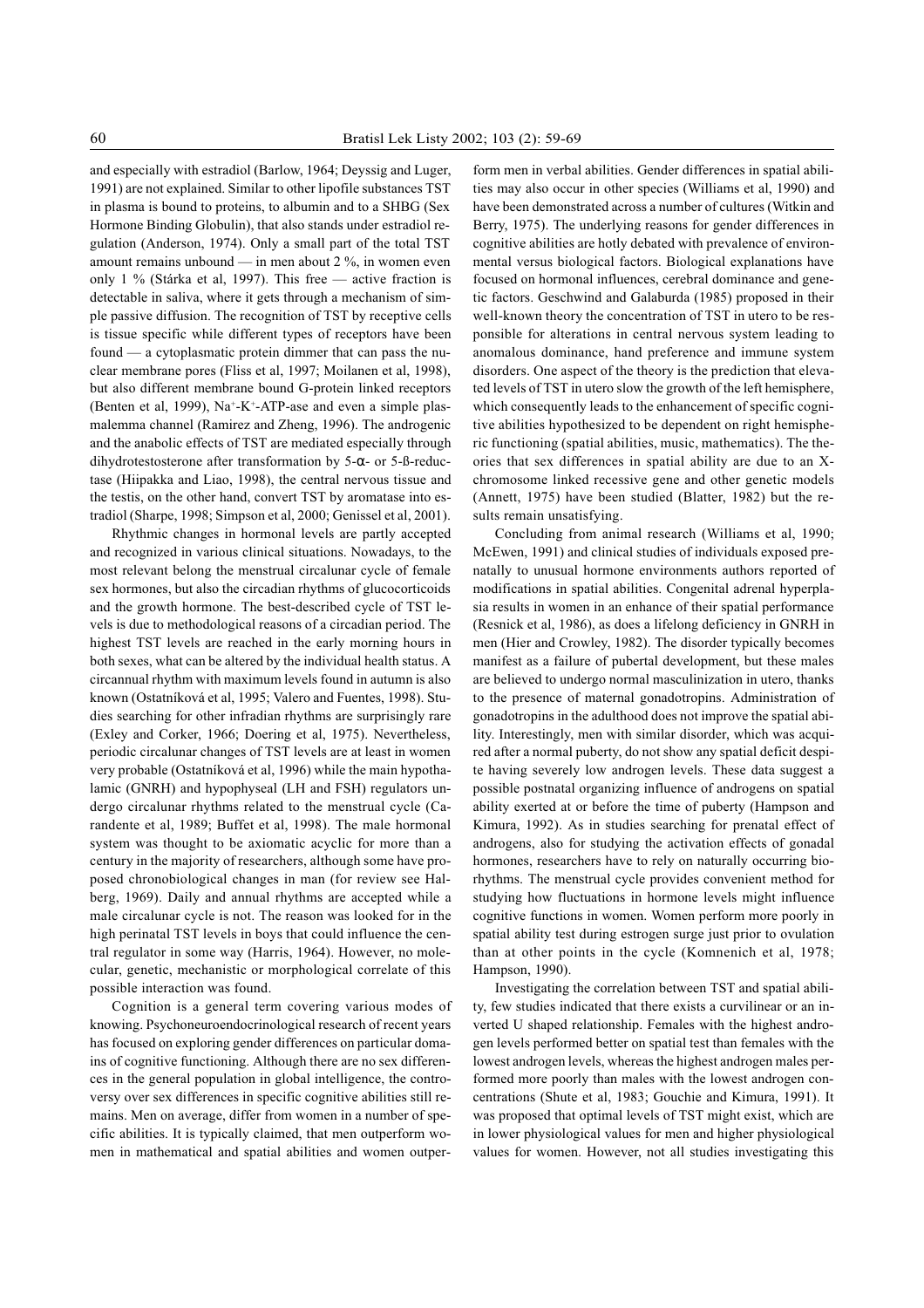relationship found an inverted U shaped regression curve (Christiansen and Knussman, 1987; McKeever and Deyo, 1990; Christiansen, 1993; Gordon et al, 1995).

The aim of this study was to describe changes of testosterone levels during the menstrual cycle in women, to look for similar variations during a month in men and to find possible relationships between the testosterone levels and the visual-spatial abilities in our probands.

#### Subjects and method

Subjects and sampling. 53 young healthy probands (26 males and 27 females) with an age between 19 and 23 years were divided into 2 groups. Saliva samples were collected either once (22 subjects) or daily during 30 days (31 subjects) in autumn 1999. While the circadian rhythm could interfere with the data to reduce its effect saliva samples were collected during the first 30 minutes after waking up before eating or cleaning the teeth. No saliva stimulants were used (Malamud and Tabak, 1993; Granger et al, 1999; Shirtcliff et al, 2001). During the whole time of sampling the probands were instructed to reduce physical and irregular sport activities and to keep an alcoholic and sexual abstinence to diminish as much as possible the risk of an artificial influence on the TST level. Subjects were also asked to keep a diary, which yielded all activities that could affect the hormone concentration. None of the subjects used any hormonal substitution, contraception or other hormonal and non-hormonal pharmacies known for changing the TST levels (Argüelles and Rosner, 1975; Schürmeyer and Nieschlag, 1982). No information concerning the marital status or the partners were collected.

Biochemical analysis. Saliva samples were frozen and stored in a deep-freezer at -20 °C after collection. Salivary testosterone, estradiol and progesterone levels were determined by radioimmunoassay (Putz et al, 1983; Vining and McGinley, 1987; Sinha-Hikim et al, 1998; Tschöp et al, 1998). Saliva sample (1.0 ml), tritiated testosterone recovery standard (1200 d.p.m.), water blank (1.0 ml of double distilled water) and control pool saliva sample were all extracted by a plastic column PRESEP with a packing sorbent SEPARON SGX C18 60 µm (Laboratory Instruments Prague). After washing with 5 ml of distilled water the steroids were eluted with 3 ml of methanol, which was evaporated to dryness under a stream of nitrogen at 37 °C. The efficiency of extraction was assessed by reconstituting the extracts in 500 µl ethanol, 100 µl of which were removed, dried and counted in toluene scintillant for 10 min. A standard curve consisting of 0; 0.1; 0.2; 0.4; 0.8 and 1.6 nmol testosterone per l (MRC England) in duplicate was also prepared, after which antibody anti-testosterone-3-BSA (diluted 1:100 000) was added to all tubes. I<sup>125</sup>-testosterone was added to each tube, which was then equilibrated at room temperature for 1 hour or overnight at 4 °C. After incubation dextran-coated charcoal suspension (1 ml) was used to separate the free and bound fraction and the free fraction counted for 1 minute. Results were calculated from the standard curve using a log-logit transformation, corrected for recovery and expressed as nmol testosterone per liter sample. The antiserum was checked for cross reactivity with 16 steroids likely to be found in plasma. The only compounds that showed a significant cross-reaction were 5- $\alpha$ -dihydrotestosterone (33.0 %), 11- $\beta$ -hydroxytestosterone (0.1 %), 17- $\beta$ -estradiol (0.1 %) and androstendione (0.1 %). The recovery of known amount  $(1-5 \text{ pg})$ of testosterone added to saliva was  $101.4\pm9.0$  % (n=24) after correction for recovery of 3 H-testosterone. The sensitivity of the assay, the precision of the measurement of zero, was 1 pg. The interassay variation calculated from the results of a quality control run in each assay gave a value of 0.220±0.018 nmol/l (CV 8.2 %; n=50). After the assay had been in routine use the results calculated using the recovery measured for each sample were compared with those calculated using the mean overall recovery for all previous assays. No significant differences were observed (regression analysis r=0.99; y=0.996x+0.02; n=300).

Spatial abilities. According to one of various definitions "spatial abilities are those that enable a person to locate an object in space, mentally rearrange objects, reorganize shapes and so on" (Lips et al, 1978). Factor analytic studies have shown that there are at least three different subtypes of spatial ability, all showing a sex difference in favor of males. These sub-abilities are referred to as spatial orientation represented by mental rotation (MR), spatial visualization (SV) and flexibility of closure (Hampson and Kimura, 1992). Spatial orientation (mental rotation) requires the subject to rotate a configuration mentally in space. Tests of spatial visualization often require stimulus transformations of dynamic serial operations. Flexibility of closure refers to the ability to discern a target configuration from a more complex pattern or design.

For psychological evaluation of spatial ability standard psychological tests were used. Mental rotation score of our subjects was assessed by the use of nonverbal subtest of general standardized test on intelligence (Amthauer, 1993). Subjects were supposed to rotate cubes with six different sides and compare it to four differently designed and one identical rotated cubes. The aim was to depict the target cube in rotated position. Each of 20 tasks consisted of a target drawing and five test drawings. Nine minutes were allowed to our subjects. For spatial visualization assessment the subtest of nonverbal intelligence test (Smith and Whetton, 1993) was used. The aim was to fold mentally unfolded geometric figure and find the three-dimensional equivalent of the two-dimensionally unfolded object. Twenty minutes were allowed for the set of 20 tasks.

The coefficient K was evaluated for each test considering not only the number of correct answers, but also the number of trials according to the formula:

$$
K=\frac{\Psi^2}{\rho.\omega}
$$

Ψ— number of correct answers

ρ number of trials

 $\omega$  total number of tasks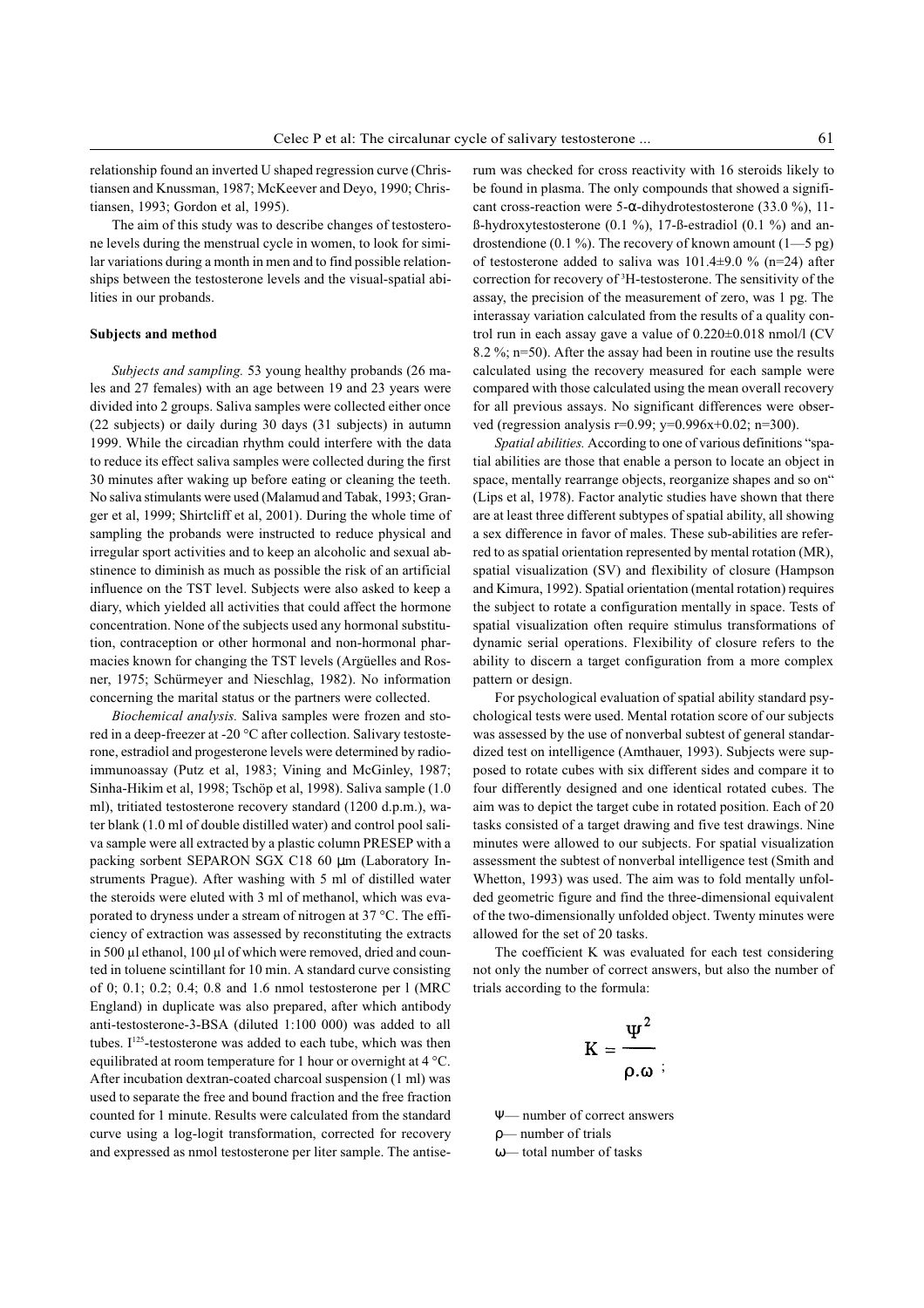The subjects were tested twice a month, the interval between testing were two weeks. In women one test session was in the menstrual phase of the cycle, the other in the follicular phase. Two forms (A and B) of both tests were used in each testing session. Thus the changes in performance during stages of menstrual cycle in women and during the month in men were obtained. The average salivary TST levels and average coefficient of MR and SV performance were correlated and spatial performance coefficient was related to actual salivary TST levels in every subject. Tests with a result of K=1 were excluded. That enabled us to study the relationships between salivary TST levels in different phases of the circalunar cycle and spatial ability performance in both tests.

Statistical analysis. Analysis of the results were performed with Microsoft Excel<sup>R</sup> software and with the aid of literature information (Ridgman, 1981; Clauss and Ebner, 1988; Zvára, 1989; Chajdiak, 1995; Borchert, 1996; Šťastný, 1999; Van Dongen et al, 1999). We used standard statistical processes t-tests, moving averages and least square differences regression method of different polynomic grade. For chronobiological changes only daily sampled subjects during the period of 30 days were analyzed. In the data of TST levels in women smoothing using moving averages and an artificial increase of the dynamic weight using the correction with the difference between the intra- and interindividual average levels were performed to minimize the influence of interindividual differences in testosterone levels in chronobiological evaluation. The data were synchronized with the menstrual cycle of a standardized relative period while the 1st day of menstruation has been chosen as the beginning of the cycle. In men there is no usable natural synchronization point known, so the levels have to be synchronized using mathematical routines. There are various chronobiological methods to detect or determine the probability of cyclic changes in data. Mostly used are the cosinor, spectral and sine wave analysis, Monte Carlo and other methods using the Fourier series expansion, the cross-correlation method and the concordance analysis (Alberola et al, 1999; Rocchi and Ghiandoni, 1999; Ruf, 1999; Hassnaoui et al., 2000). These methods differ in their sensitiveness and in their robustness against noisy data but they do not serve exactly our purposes. Every technique has its own specific problems, so we have tried to apply other statistical processes. We have developed a new routine to synchronize data with an anticipated period-length. The differences between the values smoothed using moving averages (k=5 days) with a time distance of half of the predicted period have been analyzed. This predicted period has been calculated as the sum of the average time distances between the minimum and the maximum value and vice versa in all subjects ( $t_{1/2}$ =15.23 days). The highest difference is thus an indicator of the zones of extremes, which are in our method of 5 days length. In men the zone of minimum was chosen as the beginning of the predicted cycle, the dynamic weight increase was also performed.



Fig. 1. The circalunar cycle of salivary testosterone in women. The average levels are related to the relative time parts (n=30) of the standardized menstrual cycle. (Dotted curves show A±SD, the arrows show the local extremes.)

## Results

Circalunar cycle in women. The dynamic changes of salivary TST synchronized and related to the menstrual cycle after the dynamic weight increase are shown in Fig. 1. The lowest levels were found during the menstruation phase, two local maximum peaks in the predicted ovulation phase. (The significances of the differences between the TST levels reaching local extreme levels on the 1st, 13th, 21st and 30th day were as follows - TST1 vs. TST13  $-$  p<0.004; TST13 vs TST21  $-$  p>0.05; TST21 vs  $TST30 - p \leq 0.01$ . For statistical analysis the original data, not smoothed by moving averages, were evaluated by paired t-test).

To prove our results on relevance salivary concentrations of estradiol and progesterone in female subjects were also determined. The variations of these hormones during the menstrual cycle are best described in endocrinological literature. In our subjects we found very similar changes shown on Figs 2 and 3.



Fig. 2. The circalunar cycle of salivary estradiol in women. The average levels are related to the relative time parts (n=30) of the standardized menstrual cycle. (Dotted curves show A±SD.)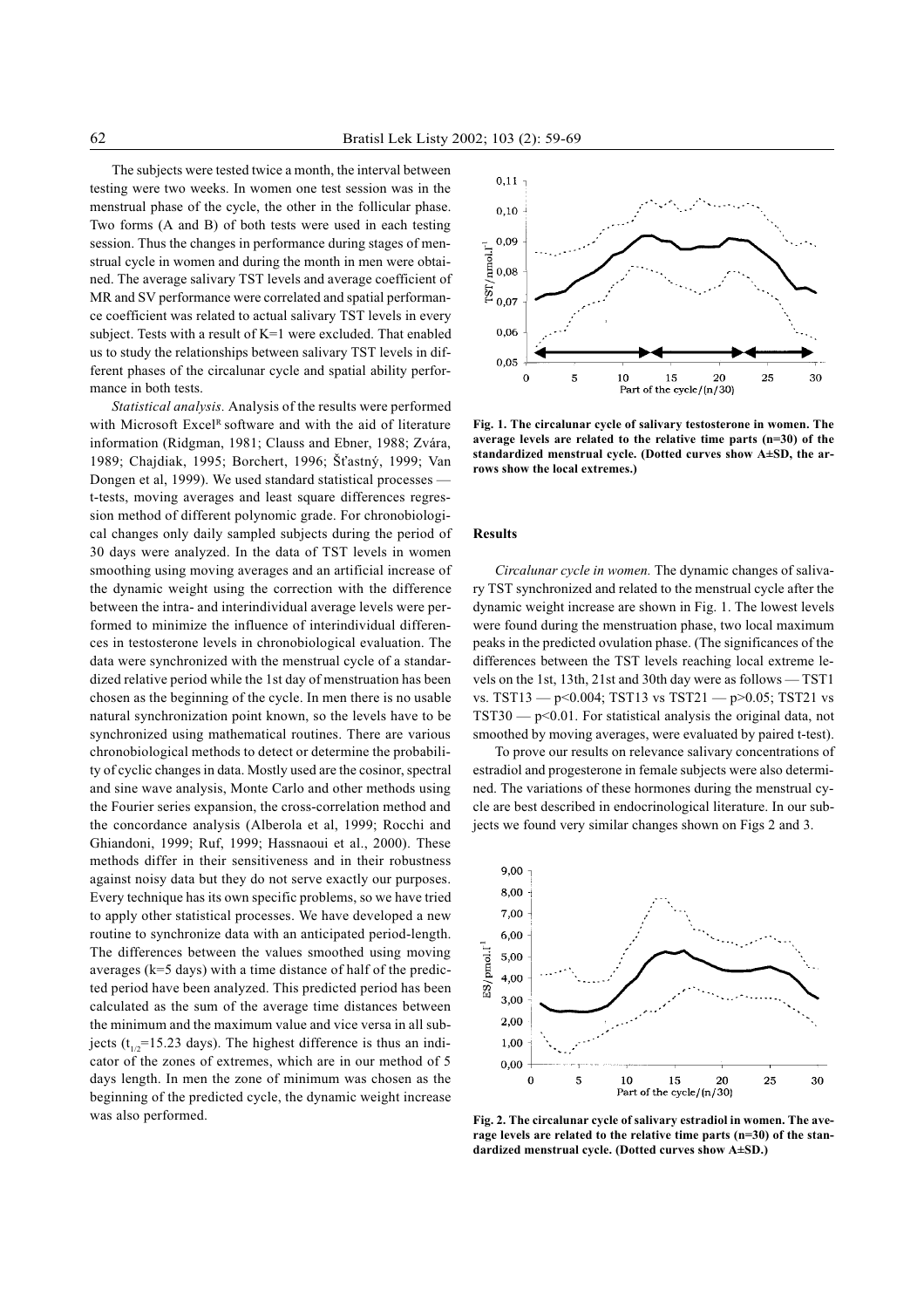

Fig. 3. The circalunar cycle of salivary progesterone in women. The average levels are related to the relative time parts (n=30) of the standardized menstrual cycle. (Dotted curves show A±SD.)



Fig. 4. The predicted circalunar cycle of salivary testosterone in men. The average levels are related to absolute days. (Dotted curves show A±SD, the arrows show the local extremes.)

Circalunar cycle in men. In men after performing of all statistical and mathematical routines described above very interesting and surprising variations shown on Figure 4 were found. A clear maximum peak on the 18th day of the predicted cycle was observed. At the end of the predicted cycle the TST levels got similar to the levels on the beginning. This fact cannot be explained by the Slutsky effect of moving averages while we used them with  $k=5$  days and the artificial synchronization may affect only the average levels during the zones of extremes. Thus, our results indicate a possible male circalunar cycle. (The significances of the differences between the TST levels reaching local extreme levels on the 3rd, 18th and 30th day were as follows  $-$  TST3 vs TST18  $-$  p<0.00006; TST18 vs TST30  $-$  p<0.0003. For statistical analysis the original data, not smoothed by moving averages, were evaluated by paired t-test).

Spatial abilities. Sex differences. After statistical analysis the observed data have shown significantly higher average TST levels in men than in women (p<0.0000004) and better scores

Tab. 1. Pearson coefficients and p-values of the correlations between actual and average TST levels and the results of the spatial ability tests in men.

| TST vs K MR               | TST vs K SV                                           |
|---------------------------|-------------------------------------------------------|
| $r = -0.82$ ; $p < 0.001$ | $r = -0.49$ ; $p < 0.07$<br>$r = -0.75$ ; $p < 0.001$ |
|                           | $r = -0.78$ ; $p < 0.001$                             |

K MR - Coefficient K of mental rotation

K SV - Coefficient of spatial visualization

Tab. 2. Pearson coefficients and p-values of the correlations between actual and average TST levels and the results of the spatial ability tests in women.

| Women   | TST vs K MR              | TST vs K SV               |
|---------|--------------------------|---------------------------|
| Average | $r = 0.54$ ; $p < 0.05$  | $r = 0.76$ ; $p < 0.001$  |
| Actual  | $r = 0.75$ ; $p < 0.001$ | $r = 0.79$ ; $p < 0.0001$ |

K  $MR$   $\sim$  Coefficient K of mental rotation

 $K$   $SV = Coefficient of spatial visualization$ 

on spatial abilities in men in comparison with women (MR  $p \le 0.005$ ; SV —  $p \le 0.007$ ).

Testosterone vs spatial ability. In both tests of spatial abilities negative relationships between average and actual TST levels and spatial tests performances were found in men (Tab. 1). On the other hand positive relationships occurred between average and actual TST levels in saliva and both spatial tests in women (Tab. 2).

We have found the inverted U shaped relationships between TST levels and spatial ability tests performance, which proved the best results in spatial tests for those men with the lowest TST concentrations but for those women with the highest concentrations of TST in saliva. The best spatial performance was observed in most hormonally androgynous subjects in our study (Fig. 5).



Fig. 5. The relationship between average TST levels and results of mental rotation tests in men (dotted line) and women (full line).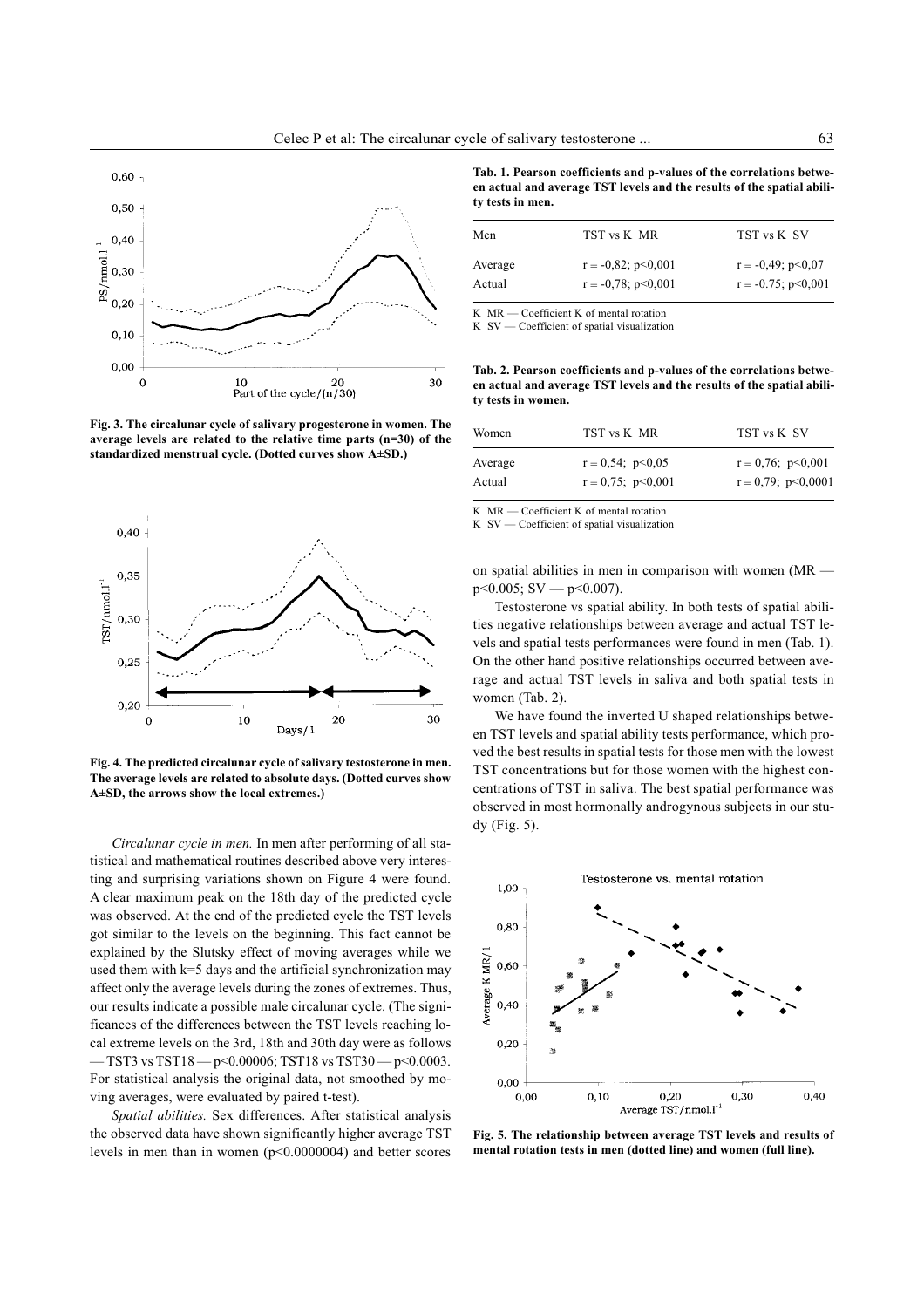

Fig. 6. Average results of mental rotation tests on different days of the predicted cycle in men.

We searched for spatial performance in relation to the month TST variations in women and men separately. The results have shown U shaped curve relating the days of the circalunar cycle and spatial ability coefficient in both tests for spatial orientation in men (Fig. 6). The differences between the results during the high-testosterone and the low-testosterone phase were significant ( $p$ <0.05 for MR;  $p$ <0.04 for SV).

The opposite was found in women (Fig. 7). The circalunar cycle was related to the relative parts of the menstrual cycle in women. The relationships between the parts of the cycle and spatial performance have shown an inverted U shape curve. It was apparent that the best results in spatial ability tests were found in the midcycle, when TST levels in saliva were the highest (p<0.05 for MR; p<0.002 for SV).

### Discussion

Circalunar cycle. Though many years of research the origin and the meaning of rhythmic changes in biological systems re-



Mental rotation during the TST cycle in women

Fig. 7. Average results of mental rotation tests on different parts of the menstrual cycle in women.

mains unknown (Glass, 2001). Physical factors like temperature, light, electromagnetic fields and other meteorological and in the end astronomical causes are accepted to influence many of the common biorhythms (Shepard and Shek, 1997). On the other side an internal clock — an endogen Zeitgeber has been postulated. In the mean time its morphological correlates has been found. Nucleus suprachiasmaticus and its anatomical and physiological relations to the pineal and pituitary glands are thought to be responsible for many of the cyclic variations of parameters of the homeostasis (Schlechter, 1996; Swaab et al, 1996). The latest research in molecular biology has even brought evidence for a genetic correlate of the endogen Zeitgeber (Barinaga, 2000; Moore, 1999).

The most common and recognized rhythms in nature are probably the circadian cycle of sleep and the reproductive cycle. Both are known to be coupled with changes in the hormonal status but it is unclear whether the variations of melatonin levels and sex hormones are the cause or only the effect of these rhythms. The debate discussing this problem is not only of an academic nature. A plenty of various theoretical and clinical implications are linked more or less to the chronobiological status and characteristics although the pathophysiological mechanisms underlying these relations are not always apparent (Ralph, 1996; Brigagao and Colepicolo, 1998; Gupta et al, 2000; Miliani et al, 2000; Mitamura et al, 2000).

The levels of TST in circulation have a wide spread influence on the risk or the prognosis of different clinical situations. TST plays a crucial role in the gametogenesis and thus it influences the fertility status of both sexes (Takamiya et al, 1998; Zirkin, 1998; Saito et al, 2000). A slowly decrease of both, TST and estradiol levels and the diminishing of their cyclic variations (Tenover et al, 1988; Dabbs, 1990) are tightly connected to the appearance of the menopause (Buckler et al, 1998; Davis, 1999), andropause (Burns and Gingell, 1997; Tenover, 1997; Gauld and Petty, 2000; Gambineri et al, 2001; Harman et al, 2001) and to the whole aging process in both sexes (Lamberts et al, 1997). Affecting the lipid and protein metabolism TST (Gomez and Dallman, 2001) influences also the risk of civilization diseases like the coronary artery disease and atherosclerosis lowering of the HDL/LDL ratio (Phillips, 1977; Barret-Connor and Goodman-Gruen, 1995; Eckardstein et al, 1997), hypertension — effect on atrial natriuretic peptide (Pandey et al, 1999; Zaugg et al, 2001), NO-synthase (Weiner et al, 1994; Goetz et al, 1999; Singh et al, 2000), electric activity of the heart (Bidoggia et al, 2000), renin-angiotensin system (Leung et al, 2000), but also Alzheimer disease - reduction of amyloid secretion (Gouras et al, 2000; Cunningham et al, 2001; Mong et al, 2001), diabetes mellitus — SHBG mediated increase in insulin sensitiveness (Birkeland et al, 1993; Peiris et al, 1993; Preziosi et al, 1993), depression (Reilly, 2000; Davis and Tran, 2001; Zitzman and Nieschlag, 2001) and kidney dysfunction — anabolic enhance of protein turnover affect the cross linking process of glycated proteins related to renal toxicity (Boor et al, 2001; Dudkowska et al, 2001). Last but not least acting as a growth factor on many types of cells and tissues TST is definitely involved in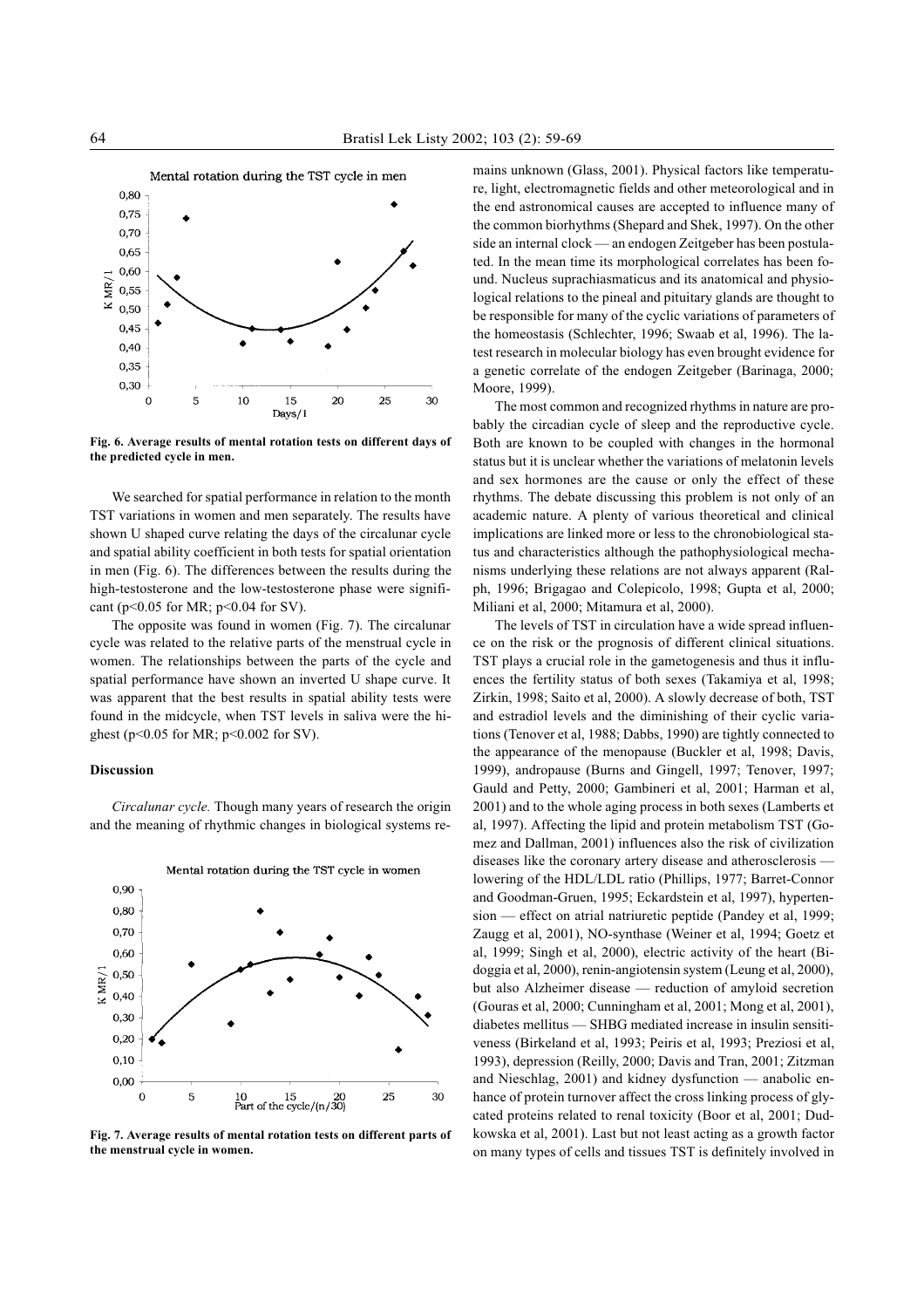the process of cancerogenesis and forming of metastases of various, not only hormone dependent types of tumors (Halberg et al, 1980; Simpson et al, 1989; Cauley et al, 1999; Powles and Hickish, 1995; Umekita et al, 1996; Kmietowicz, 1997; Joly-Pharaboz et al, 2000).

For the monitoring of TST levels in our study did not exceed one period of the predicted cycle our results could not bring a clear undeniably biological evidence for the existence of a male circalunar cycle. Nevertheless, some important indices are shown. We have found a singular maximum peak near to the middle of the acrophase, the relative variations throughout the time period are highly significant and the levels at the end of the predicted cycle are very similar to those at the beginning.

In various species a synchronized rhythm of sex hormones related to the reproductive cycle of both sexes has been found (Kihlström and Hornstein, 1964; Degani et al, 1997; Guillette et al, 1997; Yang et al, 1997; Sohn et al, 1999; Tigar and Osborne, 1999; Ott et al, 2000; Rahman et al, 2000; Rhen et al, 2000). There is no relevant reason why the human species should have developed in the phylogenesis an intersexual difference concerning the infradian biorhythms of sex hormones. However, it is possible that the changing living conditions, the permanent stress hormone axis activation and other "civilization factors" could have contributed to the noisiness of the data and to the problems with searching, detecting and identifying of these and other biorhythms in human.

Spatial abilities. The data obtained in our study revealed also the effect of TST on spatial ability in both sexes. In accordance with general knowledge men scored better in both spatial tests (mental rotation and spatial visualization) than women. As for salivary TST levels sexual dimorphism was proved, men having significantly higher salivary TST levels than women. Women with the highest average salivary TST have reached the highest scores in spatial orientation tests. The opposite was found in men, those with the lowest levels of TST achieved the best results in spatial tests. These findings indicate a non-linear relationship between TST and spatial performance, with moderate levels of androgens being associated with better spatial ability. Our results support the data reported by previous studies (Shute et al, 1983; Gouchie and Kimura, 1991; Neave et al, 1999) where significant non-linear associations between TST and spatial performance were found. It can be supposed that hormonal bipotenciality favors spatial orientation as was proposed by Petersen (1976) and later confirmed by Moffat and Hampson (1996). Further results of our study suggest that changes in spatial performance may depend on salivary TST fluctuations in both male and female subjects throughout a circalunar cycle, which would support the activational effects of currently circulating TST levels reported in works studying circannual (Kimura and Hampson, 1994) and menstrual (Hampson, 1990) variations and the effect of a hormone replacement therapy in men on the circulating steroid levels (Janowsky et al, 1994).

However, as stated previously, not all studies investigating the relationship between spatial scores and androgen concentrations in humans have found evidence for non-linear effects. The lack of consensus among published studies of the relationship

between TST and spatial ability might be the result of methodological problems in previous studies, which generally have not considered the circadian and seasonal fluctuations of TST levels. There also has been little consensus with regard to the type of TST measured (plasma, total, free, salivary). Many previous studies failed to measure sex steroid hormones and deduced hormonal levels from the stage of menstrual cycle in women, thus leaving the interpretation of their results unclear. We have considered circadian as well as infradian rhythms of TST release in present study. Our findings support the role of salivary TST in influencing spatial orientation in healthy young men and women. This is but not to say, that TST is the determinant of this special intellectual ability. As it is clear, that TST exerts many of its physiological effects after conversion to its derivatives (estradiol and dihydrotestosterone), at least the roles of ovarian steroids have to be considered as well (Nyborg, 1983). By determining TST and its active metabolite estradiol in the same sample of investigated subjects, it should be possible to investigate the option of interaction of both sex steroids on cognition.

We can say that we have described the relationship between TST and the spatial abilities, which are as a part of the cognitive performance definitely determined by both, genetic and epigenetic factors. Our study shows the importance of TST as one of these factors. We also described the variations of the levels of TST in women in relation to their menstrual cycle and the results strongly indicate the possibility of a similar circalunar cycle of TST in men. Our chronobiological outcomes have implications in the prevention and treatment of infertility, cancer and diseases of cardiovascular, central nervous and endocrinological systems. Our hypothesis of a male circalunar cycle of TST will be proved in a follow up study.

#### References

Alberola C, Revilla M, Mazariegos R. Web-based chronobiological analysis. Biol Rhythm Res 1999; 30: 477-496.

Amthauer R. Test I-S-T, subtest #8 (in Slovak). Psychodiagnostic and didactic tests, 1993.

Anderson DC. Sex-hormone-binding globulin. Clinical Endocrinology 1974; 3: 69-96.

Andersson AM, Juul A, Petersen JH, Nigel JM, Groome P, Skakkebaek NE. Serum inhibin B in healthy pubertal and adolescent boys: relation to age, stage of puberty and FSH, LH, testosterone and estradiol levels. J Clin Endocrinol Metab 1997; 82: 3976-3981.

Annett M. Spatial ability in subgroups of left- and right-handers. Brit J Psychol 1975; 83: 493-515.

Argüelles AE, Rosner J. Diazepam and plasma-testosterone levels. Lancet 1975; 7935: 607.

Barinaga M. Two feedback loops run mammalian clock. Science 2000; 288: 943-944.

Barlow JJ. Adrenocortical influences on estrogen metabolism in normal females. J Clin Endocr 1964; 24: 586-596.

Barrett-Connor E, Goodman-Gruen D. Prospective study of endogenous sex hormones and fatal cardiovascular disease in postmenopausal women. Brit Med J 1995; 311: 1193-1196.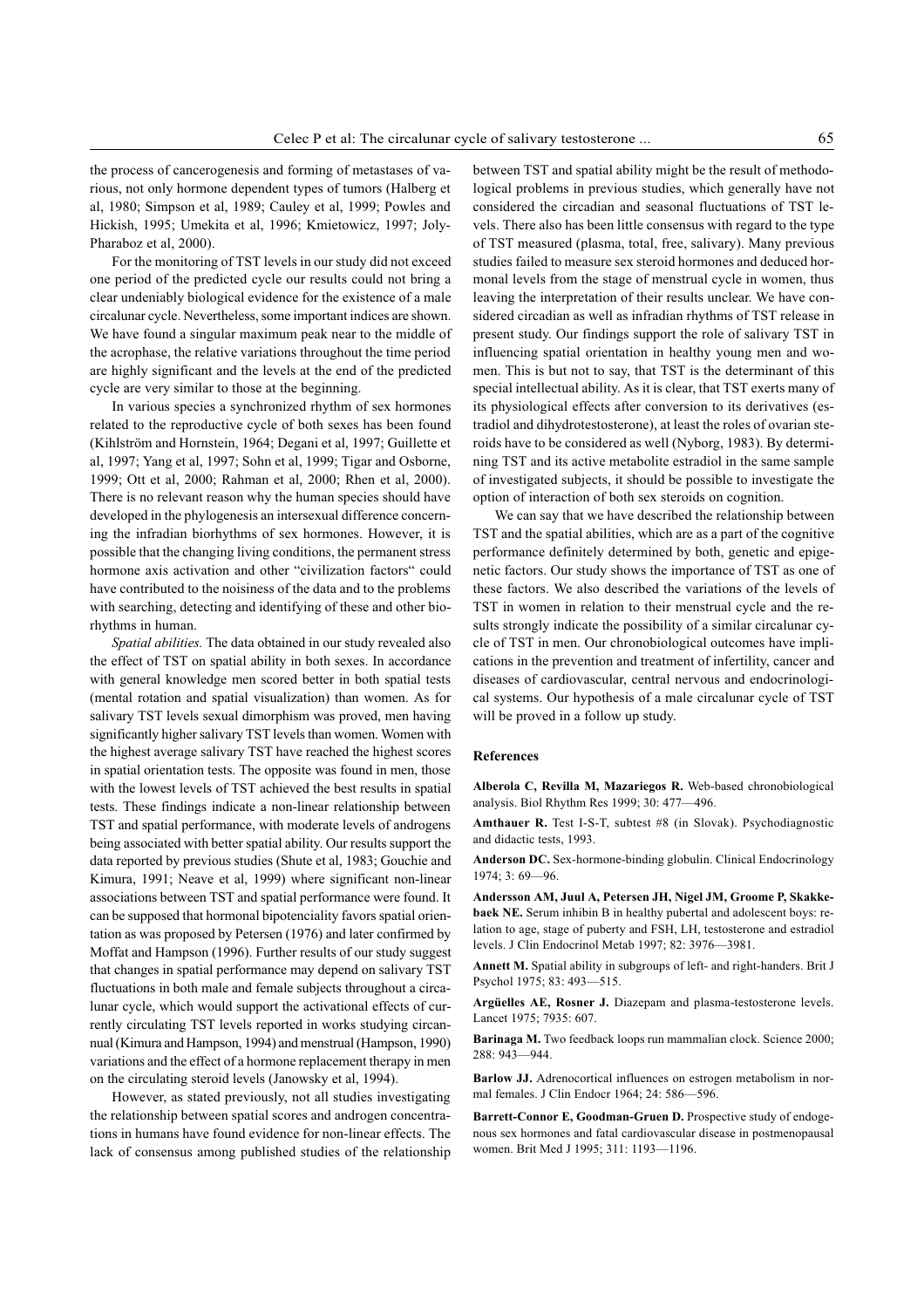Benten WP, Lieberherr M, Stamm O, Wrehlke C, Guo Z, Wunderlich F. Testosterone signaling through internalizable surface receptors in androgen receptor-free macrophages. Molecular Biol Cell 1999; 10: 3113-3123.

Berthold A. Transplantation of the testis (in German). Arch Anat Physiol Wschr 1849: 42.

Bidoggia H, Maciel JP, Capalozza N, Mosca S, Blaksley EJ, Valverde E, Bertran G, Arini P, Biagetti MO, Quinteiro RA. Sex differences on the electrocardiographic pattern of cardiac repolarization: possible role of testosterone. Amer Heart J 2000; 140: 678-683.

Bilton RF. Microbial production of testosterone. Lancet 1995; 345: 1186-1187

Birkeland KI, Hanssen KF, Torjesen A, Vaaler Stein: Level of SHBG is positively correlated with insulin sensitivity in men with type 2 diabetes. J Clin Endocrinol Metab 1993; 76: 275-278.

Blatter P. Sex differences in spatial ability: the X-linked gene theory. Percept Motor Skills 1982; 55: 455-462.

Boor P, Božek P, Blažíček P, Syrová D, Schinzel R, Heidland A, Pecovová A, Šebeková K. Increase in the concentration of circulating advanced glycation end-products in a model of acute renal failure in rats (in Slovak). Čas Lek Čes 2001, 140: 375-380.

Borchert W. The works (in German). Rowohlt Verlag, 1996, 349 p.

Brigagao M, Colepicolo P. Activation of neutrophils is daily inhibited by saliva. Biol Rhythm Res 1998; 29:  $598 - 605$ .

Brown-Séquard CE. The effects produced on man by subcutaneous injections of liquid obtained from the testicles of animals. Lancet 1889;  $2.105$ 

Buckler HM, Robertson WR, Wu FCW. Which androgen replacement therapy for women? J Clin Endocrinol Metab 1998; 83: 3920-3924.

Buffet NC, Djakoure C, Maitre SC, Bouchard P. Regulation of the menstrual cycle. Frontiers Neuroendocrinol 1998; 19: 151-186.

Burns C, Gingell C. The andropause: fact or fiction? Postgrad Med J 1997; 73: 553-556.

Carandente F, Angeli A, Candiani GB, Crosignani PG, De Cecco D, Marrama P, Massorbio M, Martini L. Rhythms in the ovulatory cycle, LH, FSH, estradiol and progesterone. Chronobiologia 1989; 16: 353-363.

Cauley JA, Lucas FL, Kuller LH, Stone K, Browner W, Cummings SR. Elevated serum estradiol and testosterone concentrations are associated with a high risk for breast cancer. Ann Intern Med 1999; 130:  $270 - 277$ 

Chajdiak J. Manual for the users of the system Statgraphics (in Slovak). Statis 1995 156 pp.

Christiansen K, Knussman R. Sex hormones and cognitive functioning in men. Neuropsychobiol 1987; 18: 27-36.

Christiansen K. Sex hormone-related variations of cognitive performance in !Kung San hunter-gatherers of Namibia. Neuropsychobiology 1993; 27: 97-107.

Clauss G, Ebner H. Basics of the statistics for psychologists, pedagogues and sociologists (in Slovak). SPN, 1988, 504 p.

Cunningham CJ, Sinnott M, Denihan A, Rowan M, Walsh JB, O'Moore R, Coakley D, Coen RF, Lawler BA, O'Neill DD. Endogenous sex hormone level in postmenopausal women with Alzheimer's disease. J Clin Endocrinol Metab  $2001: 86: 1099 - 1103$ .

Dabbs JM. Age and seasonal variation in serum testosterone concentration among men. Chronobiol Intern 1990; 7: 245-249.

Davis S, Tran J. Testosterone influences libido and well being in women. TEM 2001; 12: 33-37.

Davis S. Androgen replacement in women: a commentary. J Clin Endocrinol Metab 1999; 84: 1886-1891.

Degani G, Sharon R, Warburg M. Ovarian steroid levels in Salamandra salamandra infraimmaculata during the reproductive cycle. Gen Comp Endocrinol 1997; 106: 356-360.

Deyssig R, Luger A. Testosterone esters and oestradiol. Lancet 1991;  $337:561 - 562.$ 

Doering CH, Kraemer HC, Brodie HK, Hamburg DA. A cycle of plasma testosterone in the human male. J Clin Endocrinol Metab 1975;  $40:492 - 500.$ 

Dudkowska M, Stachurska A, Chmurzyska W, Grzelakowska-Sztabert B, Manteuffel-Cymborowska M. Cross-talk steroid-receptor-mediated and cell-membrane-receptor-mediated signaling pathways results in the in vivo modulation of c-Met and ornithine decarboxylase gene expression in mouse kidney. Biochem J 2001; 353: 317-323.

Eckardstein A, Kliesch S, Nieschlag E, Chirazi A, Assmann G, Behre HM. Suppression of endogenous testosterone in young men increase serum levels of HDL subclass lipoprotein A-I and lipoprotein (a). J Clin Endocrinol Metab 1997; 82: 3367-3372.

Everett JW, Sawyer CH, Markee JE. A neurogenic timing factor in control of the ovulatory discharge of LH in the cyclic rat. Endocrinology  $1949 \cdot 44 \cdot 234 - 250$ 

Exley D, Corker CS. The human male cycle of urinary oestrone and 17 oxosteroids. J Endocrin 1966; 35: 83-99.

Fliss AE, Fang Y, Boschelli F, Caplan AJ. Differential in vivo regulation of steroid hormone receptor activation by Cdc37p. Mol Biol Cell 1997; 8: 2501-2509.

Freeman ER, Bloom DA, McGuire EJ. A brief history of testosterone. J Urol 2001; 165: 371-373.

Gambineri A, Pelusi C, Vicennati V, Pagotto U, Pasquali R. Testosterone in ageing men. Expert Opin Investing Drugs 2001; 10: 477-492.

Gauld DC, Petty R. The male menopause: does it exist? Brit Med J 2000; 320: 858-860.

Genissel C, Levallet J, Carreau S. Regulation of cytochrome P450 aromatase gene expression in adult rat Leydig cells: comparison with estradiol production. J Endocrinol 2001; 168: 95-105.

Geschwind N, Galaburda AM. Cerebral lateralization, biological mechanisms, associations and pathology. I. A hypothesis and program for research. Arch Neurol 1985; 42: 428-459.

Glass L. Synchronization and rhythmic processes in physiology. Nature 2001: 410: 277-284.

Goetz RM, Thatte HS, Prabhakar P, Cho MR, Michel T, Golan DE. Estradiol induces the calcium-dependent translocation of endothelial nitric oxide synthase. Proc Natl Acad Sci USA 1999; 96: 2788-2793.

Gomez F, Dallman MF. Manipulation of androgens causes different energetic responses to cold in 60- and 40-day-old male rats. Amer J Physiol Regul Integr Comp Physiol 2001; 280:  $262 - 273$ .

Gordon HW, Stoffer DS, Lee PA. Ultradian rhythms in performance on tests of specialized cognitive functions. Intern J Neurosci 1995; 83:  $199 - 219$ .

Gouchie C, Kimura D. The relationship between testosterone levels and cognitive ability patterns. Psychoneuroendocrinology 1991; 16:  $323 - 334$ .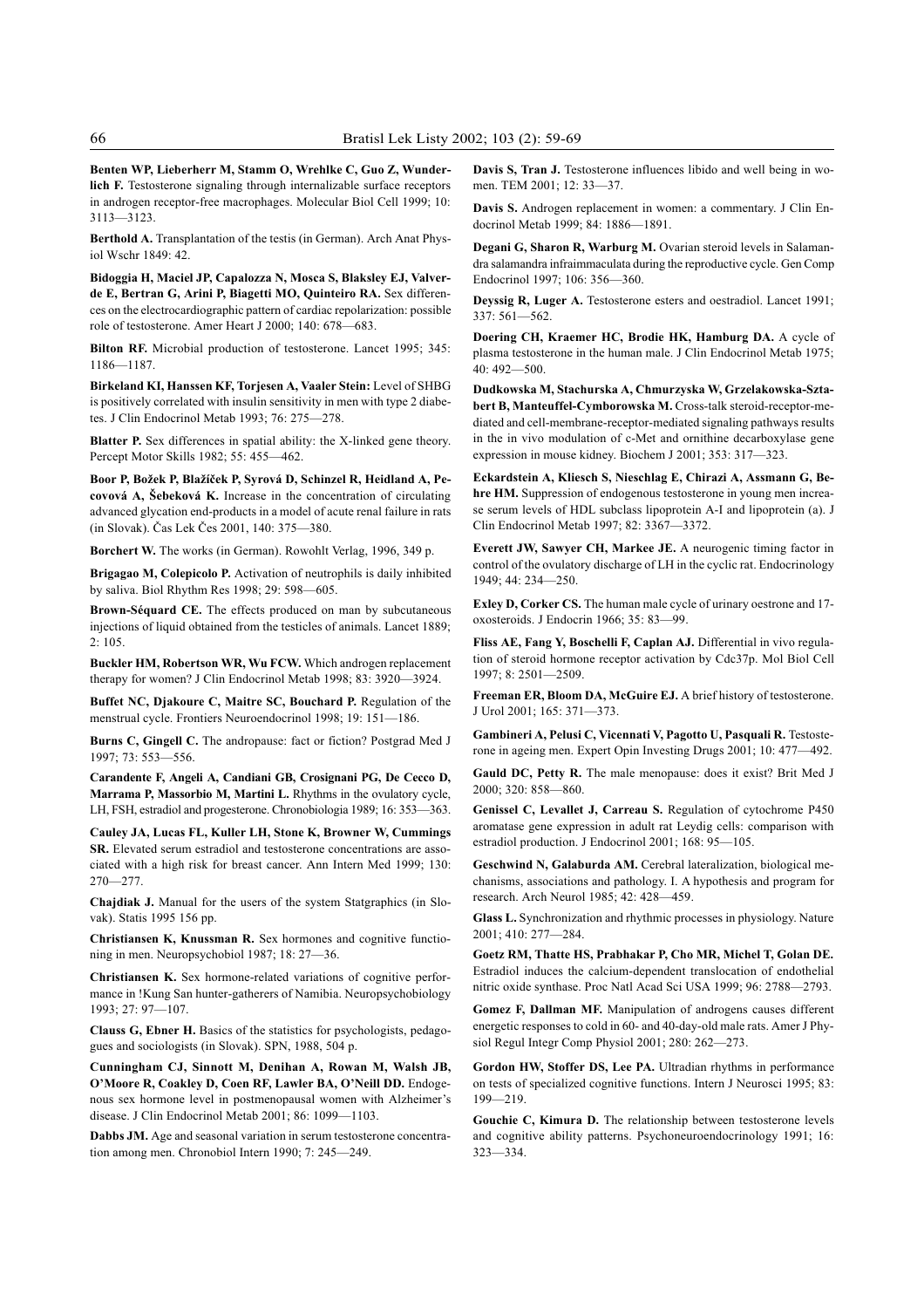Gouras GK, Xu H, Gross RS, Greenfield JP, Hai B, Wang R, Greengard P. Testosterone reduces neuronal secretion of Alzheimer's disease beta-amyloid peptides. Proc Natl Acad Sci 2000; 97: 1202-1205.

Granger DA, Schwartz EB, Booth A, Arentz M. Salivary testosterone determination in studies of child health and development. Hormones Behav 1999: 35: 18-27

Guillette LJ, Woodward AR, Crain DA, Masson GR, Palmer BD, Cox MC, You-Xiang Q, Orlando EF. The reproductive cycle of the female american alligator (Alligator mississippiensis). Gen Comp Endocrinol 1997; 108: 87-101.

Gupta SK, Lindemulder EA, Sathyan G. Modeling of circadian testosterone in healthy men and hypogonadal men. J Clin Pharmacol 2000; 40: 731-738.

Halberg F, Nelson W, Levi F, Culley D, Bogden A, Taylor DJ. Chronotherapy of mammary cancer in rats. Int J Chronobiol 1980; 7: 85-99.

Halberg F. Chronobiology. Ann Rev Physiol 1969; 31: 675-725.

Hampson E, Kimura D. Sex differences and hormonal influences on cognitive function in humans. In: Becker JB, Breedlove SM, Crews D (Eds): Behavioral Endocrinology. A Bradford Book the MIT Press Cambridge, Massachusetts, London, England 1992, 357-401.

Hampson E. Estrogen-related variations in human spatial and articulatory-motor skills. Psychoneuroendocrinol 1990; 15: 97-111.

Harman SM, Metter EJ, Tobin JD, Pearson J, Blackman MR. Longitudinal effects of aging on serum total and free testosterone levels in healthy men. J Clin Endocrinol Metab 2001; 86: 724-731.

Harris GW. Sex hormones, brain development and brain function. 1964,  $75:627 - 648.$ 

Hassan HA, Enright WJ, Tucker HA, Merkel RA. Estrogen and androgen elicit GH release via dissimilar patterns of hypothalamic neuropeptide secretion. Steroids 2001; 66: 71-80.

Hassnaoui M, Pupier R, Rehailia M. A concordance method for analyzing categorical time series, an application for the search of periodicities. Biol Rhythm Res 2000; 31: 177-201.

Hier DB, Crowley WF. Spatial ability in androgen-deficient men. New Engl J Med 1982; 306: 1201-1205.

Hiipakka A, Liao S. Molecular mechanism of androgen action. TEM 1998; 9: 317-324.

Janowsky JS, Oviatt SK, Orwoll ES. Testosterone influences spatial cognition in older men. Behav Neurosci 1994; 108: 325-332.

Joly-Pharaboz MO, Ruffion A, Roch AM, Michel-Calemard L, André J, Chantepie J, Nicolas B, Panaye G. Inhibition of growth and induction of apoptosis by androgens of a variant of LNCaP cell line. J Steroid Biochem Mol Biol 2000; 73: 237-249.

Kihlström JE, Hornstein O. Observations indicating a sex cycle in the male rabbit. Acta Endocrinol 1964; 46: 597-607.

Kimura D, Hampson E. Cognitive pattern in men and women is influenced by fluctuations in sex hormones. Curr Direct Psychol Sci 1994; 3:  $57 - 61$ 

Kmietowicz Z. Chemotherapy better tolerated when matched to body's rhythm. Brit Med J 1997; 315: 623-628.

Komnenich P, Lane DM, Dickey RP, Stone SC. Gonadal hormones and cognitive performance. Physiol Psychol 1978; 6: 115-120.

Kubini K, Zachmann M, Albers N, Hiort O, Bettendorf M, Wolfle J, Bidlingmaier F, Klingmuller D. Basal Inhibin B and the testosterone response to human chorionic gonadotropin correlate in prepubertal boys. J Clin Endocrinol Metab 2000; 85: 134-138.

Labrie F, Belanger A, Cusan L, Candas B. Physiological changes in DHEA are not reflected by serum levels of active androgens and estrogens but their metabolites: intracrinology. J Clin Endocrinol Metab 1997;  $82: 2493 - 2409$ 

Lamberts SW, Beld AW, Lely AJ. The endocrinology of aging. Science 1997; 278: 419-424.

Leung PS, Wong TP, Lam SY, Chan HC, Wong PY. Testicular hormonal regulation of the renin-angiotensin system in the rat epididymis. Life Sci 2000; 66: 1317-1324.

Lips H, Mayers A, Colwill N. Sex differences in ability: Do men and women have different strengths and weaknesses? In Lips H, Colwill N (Eds): Psychology of sex differences. Engelwood Cliffs NJ: Prentice-Hall 1978, 145-173.

Malamud D, Tabak L. Saliva as a diagnostic fluid. Ann NY Acad Sci 1993, 312 p.

McEwen BS. Our changing ideas about steroid effects on an ever-changing brain. Semin Neurosci 1991; 3: 497-507.

McKeever WF, Deyo RA. Testosterone, dihydrotestosterone and spatial task performances of males. Bull Psychonom Soc 1990; 28: 305 308.

Mensah-Nyagan AG, Do-Rego JL, Feuilloley M, Marcual A, Lange C, Pelletier G, Vaudry H. In vivo and in vitro evidence for the biogenesis of testosterone in the telencephalon of the female frog. J Neurochem 1996; 67: 413-422.

Miliani A, Catini C, Filippelli M, Gemmi F, Perfetto F. 24-hour rhythmic variations of histamine in human female blood. Biol Rhythm Res 2000; 31: 136-145.

Mitamura R, Yano K, Suzuki N, Ito Y, Makita Y, Okuno A. Diurnal rhythms of LH, FSH, testosterone and estradiol secretion before the onset of female puberty in short children. J Clin Endocrinol Metab 2000; 85: 1074-1080.

Moffat SD, Hampson E. A curvilinear relationship between testosterone and spatial cognition in humans: possible influence of hand preference. Psychoneuroendocrinol 1996; 21: 323-337.

Moilanen AM, Karvonen U, Poukka H, Jänne OA, Palvimo JJ. Activation of androgen receptor function by a novel nuclear protein kinase. Mol Biol Cell 1998; 9: 2527-2543.

Mong JA, Roberts RC, Kelly JJ, McCarthy MM. Gonadal steroids reduce the density of axospinous synapses in the developing rat arcuate nucleus: an electron microscopy analysis. J Comp Neurol 2001; 432: 259-267.

Moore RY. A clock for the ages. Science 1999; 284: 2102-2103.

Neave N, Menaged M, Weightman DR. Sex differences in cognition: The role of testosterone and sexual orientation. Brain Cognition 1999; 41: 245-262.

Nyborg H. Spatial ability in men and women: Review and new theory. Adv Behav Res Therapy 1983; 5: 89-140.

Ostatníková D, Putz Z, Dohnányiová M, Maťašeje A, Pastor K. The level of salivary testosterone during the menstrual cycle in women (in Slovak). Prakt Gynek 1996: 3: 77-80.

Ostatníková D, Putz Z, Matejka P, Országh M. The variation of the level of salivary testosterone in men and women during a year (in Slovak). Prakt Gynek 1995; 2: 45-48.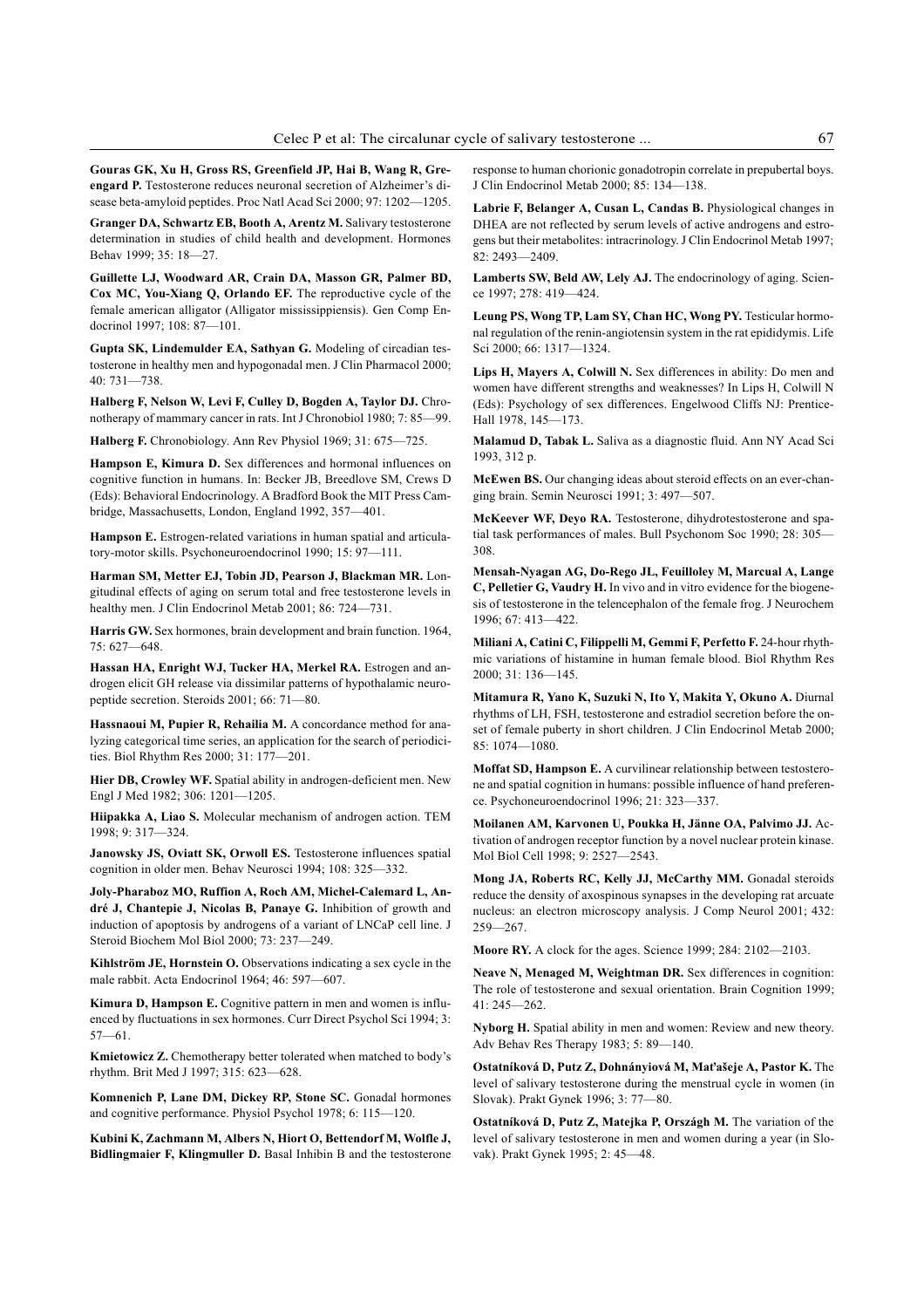Ott JA, Mendonca MT, Guyer C, Michener K. Seasonal changes in sex and adrenal steroid hormones of gopher tortoises (Gopherus polyphemus). Gen Comp Endocrinol 2000; 117: 299-312.

Pandey KN, Oliver PM, Maeda N, Smithies O. Hypertension associated with decreased testosterone levels in natriuretic peptide receptor-A gene-knockout and gene-duplicated mutant mouse models. Endocrinol 1999; 140: 5112-5119.

Peiris AN, Stagner JI, Plymate SR, Vogel RL, Heck M, Samols E. Relationship of insulin secretory pulses to SHBG in normal men. J Clin Endocrinol Metab 1993; 76: 279-282.

Petersen AC. Physical androgyny and cognitive functioning in adolescence. Develop Psychol 1976; 12: 524-533.

Phillips GB. Sex hormones and atherosclerosis. Lancet 1977; 2 (8036):  $511 - 512$ .

Powles TJ, Hickish T. Breast cancer response to hormone replacement therapy withdrawal. Lancet 1995; 345: 1442.

Preziosi P, Barrett-Connor E, Papoz L, Roger M, Saint-Paul M, Nahoul K, Simon D. Interrelation between plasma SHBG and plasma insulin in healthy adult women: the telecom study. J Clin Endocrinol Metab 1993; 76: 283-287.

Putz Z et al: The level of four hormonal steroids in plasma and saliva and the clinical meaning of their measurement (in Czech). Èas Lék Èes 1983; 20: 618-621.

Rahman MS, Takemura A, Takano K. Lunar synchronization of testicular development and plasma steroid profiles in the golden rabbit fish. J Fish Biol 2000; 27: 1065-1074.

Ralph MR. Circadian rhythms - mammalian aspects. Cell Develop Biol 1996; 7: 821-830.

Ramirez VD, Zheng J. Membrane sex-steroid receptors in the brain. Frontiers Neuroendocrinol 1996, 17: 402-439.

Reilly T. The menstrual cycle and human performance: an overview. Biol Rhythm Res 2000; 31: 29-40.

Resnick SM, Berenbaum SA, Gottesman II, Bouchard TJ. Early hormonal influences on cognitive functioning in congenital adrenal hyperplasia. Dev Psychol 1986; 22: 191-198.

Rhen T, Sakat JT, Zaller M, Crews D. Sex steroid levels across reproductive cycle of female leopard geckos, Eublepharis macularius, from different incubation temperature. Gen Comp Endocrinol 2000; 118: 322-331.

Ridgman WJ. The experiment and the statistics in biology (in German). Gustav Fischer Verlag 1981, 239 p.

Risma KA, Clay CM, Nett TM, Wagner T, Yun J, Nilson JH. Targeted overexpression of LH in transgenic mice leads to infertility, polycystic ovaries and ovaries tumors. Proc Natl Acad Sci USA 1995; 92: 1322-1326

Rocchi MB, Ghiandoni G. A circular statistic tool for the preliminary identification of unknown periods in biological rhythms: an application. Biol Rhythm Res 1999; 30: 563-572.

Ruf T. The lomb-scargle periodogram in biological rhythm research: analysis of incomplete and unequally spaced time-series. Biol Rhythm Res 1999; 30: 178-201.

Saito K, O'Donnell L, McLachlan RI, Robertson DM. Spermiation failure is a major contributor to early spermatogenic caused by hormone withdrawal in adult rats. Endocrinology 2000; 141: 2779-2785.

Schlechter B. Neuroscience: how the brain gets rhythm. Science 1996; 274: 339-340.

Schürmeyer TH, Nieschlag E. Ketoconazole-induced drop in serum and saliva testosterone. Lancet 1982; 8307: 1098.

Sharpe RM. The role of estrogen in the male. TEM 1998; 9: 371-377.

Shepard RJ, Shek PN. Interactions between sleep, other body rhythms, immune responses and exercise. Canad J Appl Physiol 1997; 22: 95 116.

Shirtcliff EA, Granger DA, Schwartz E, Curran MJ. Use of salivatory biomarkers in biobehavioural research: cotton-based sample collection methods can interfere with salivary immunoassay results. Psychoneuroendocrinol 2001; 26: 165-173.

Shute VJ, Pellegrino JW, Hubert L, Reynolds RW. The relationship between androgen levels and human spatial abilities. Bull Psychonom Soc 1983; 21: 465-468.

Simpson E, Rubin G, Clyne C, Robertson K, Donnell O, Jones M, Davis S. The role of local estrogen biosynthesis in males and females. TEM 2000; 11: 184-188.

Simpson HW, Pauson A, Cornelissen G. The chronopathology of breast cancer. Chronobiologia 1989; 16: 365-372.

Singh R, Pervin S, Shryne J, Gorski R, Chaudhuri G. Castration increases and androgens decrease nitric oxide synthase activity in the brain: physiologic implications. Proc Natl Acad Sci USA 2000; 97: 3672 3677.

Sinha-Hikim I, Arver S, Beall G, Shen R, Guerrero M, sattler F, Shikuma C, Nelson JC, Landgren BM, Mazer NA, Bhasin S. The use of a sensitive equilibrium dialysis method for the measurement of free testosterone levels in healthy cycling women and in human immunodeficiency virus-infected women. J Clin Endocrinol Metab 1998; 83:  $1312 - 1318.$ 

Smith P, Whetton C. Tests of the general abilities, spatial test T-44 (in Slovak). NFER- Nelson 1988, Psychodiagnostika 1993.

Sohn YC, Yoshiura Y, Kobayashi M, Aida K. Seasonal changes in mRNA levels of gonadotropin and thyrotropin subunits in the goldfish, Carassus auratus. Gen Comp Endocrinol 1999; 113: 436-444.

Stárka L et al: Endocrinology (in Czech). Maxdorf Jessenius, 1997, 330 p.

 $\textbf{S}$ t'astný Z. Mathematical and statistical computations in Microsoft Excel (in Czech). Computer press 1999, 254 pp.

Swaab DF, Van Someren EJ, Zhou JN, Hofman MA. Biological rhythms in the human life cycle and their relationship to functional changes in the suprachiasmatic nucleus. Prog Brain Res 1996; 111: 349 368.

Takamiya K, Yamamoto A, Furukawai K, Zhao J, Fukumoto S, Yamashiro S, Okada M, Haraguchi M, Shin M, Kishikawa M, Shiku H, Aizawa S, Furukawa K. Complex gangliosides are essential in spermatogenesis of mice: possible roles in the transport of testosterone. Proc Natl Acad Sci USA 1998; 95: 12147-12152.

Tenover JS, Matsumoto AM, Clifton DK, Bremner WJ. Age-related alternations in the circadian rhythms of pulsatile LH and testosterone secretion in healthy men. J Gerontol 1988; 43: 163-169.

Tenover JS. Testosterone and the aging male. J Androl 1997; 18: 103-106.

Tigar BJ, Osborne PE. The influence of the lunar cycle on grounddwelling invertebrates in an arabian desert. J Arid Enviroment 1999; 43:  $171 - 182$